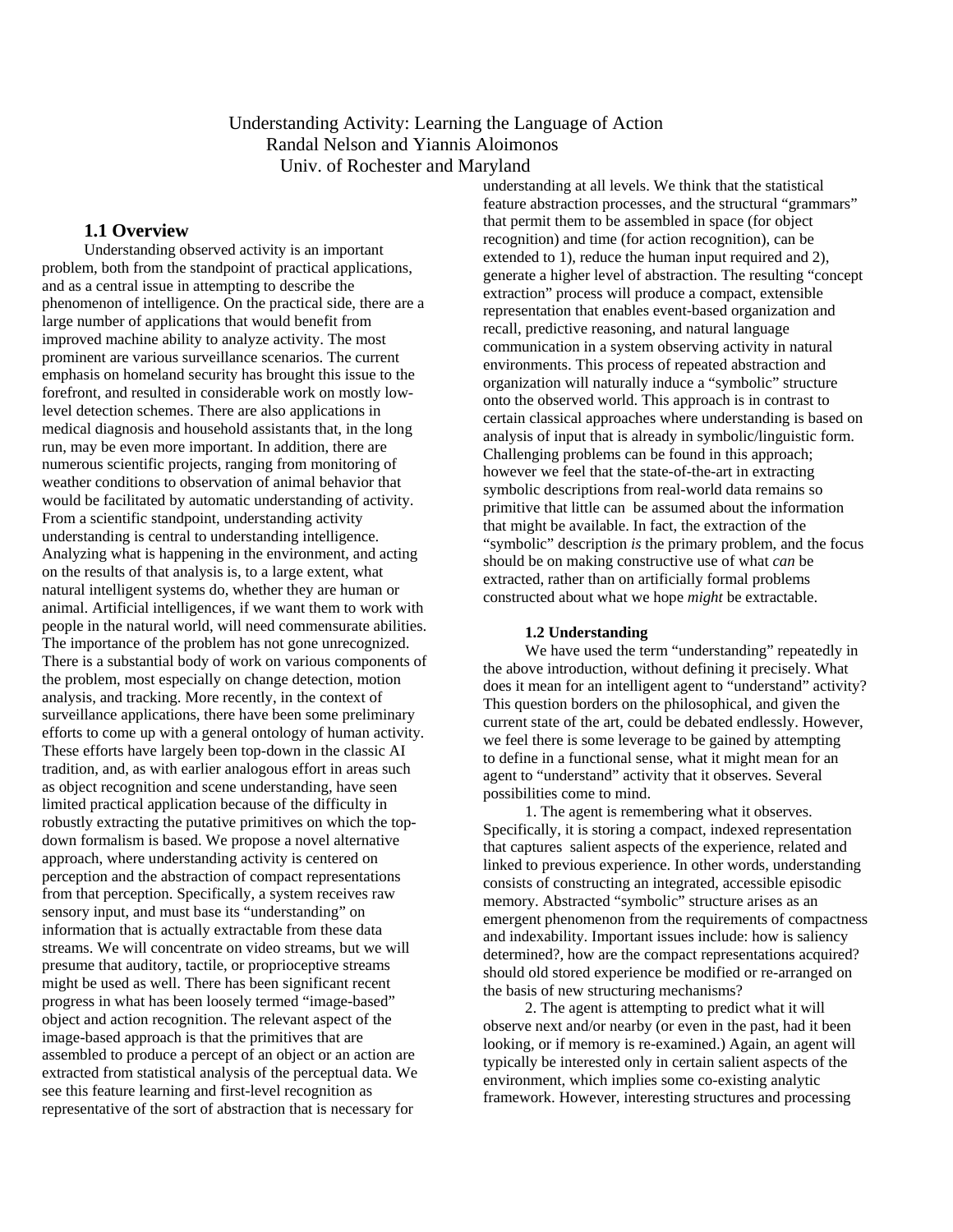strategies tend to arise even if the only task is to predict the raw sensory stream. Understanding thus consists of the ability to predict/infer aspects of the world that are not directly observable. Abstracted "symbolic" structure arises as a necessary component of being able to predict within a compact framework. Issues include all those associated with memory plus how to deal with the continuous nature of time vis-a-vis the discrete nature of the artifacts that facilitate compact prediction mechanisms. Specifically, predicting everything (e.g.) one second in advance seems not optimally useful, but predicting everything at all times in the future seems highly redundant and wasteful of effort. This might force the adoption of an "event" economy - symbols are localized in time as well as space.

3. The agent is capable of performing actions that it sees, that is, it is observing the activities of another agent with which it can identify *empathically*. "Understanding" consists of accessing the resources and routines required to perform an imitation and readying them for activation. This makes available a lot of information that the agent has about the activity, its requirements, and its execution; and instantiates a certain complex state in the agent. A sufficiently robust and flexible agent might then make other use of this information than simply emulating what it observes. Abstracted "symbolic" structure reflects a modular organization of the agent's sensory-motor abilities.

4. The agent has a definable goal and is attempting to use what it observes to maximize the likelihood of successful execution of that goal. This is pretty classic, and has been the basis for approaches at every level of abstraction from conventional planning in the pre-defined symbolic domain, to reinforcement learning in the few-states domain, to adaptive visual servoing in the continuous domain. One of the natural language communication methodologies we have explored is the idea of using explicit communication goals for generating most likely effective utterances on the basis of empathic knowledge of shared perceptual abilities and common environment, fits into this framework. At one level, the understanding required in each of the above functional scenarios is different. However, all of them involve some form of "symbolic" abstraction of the sensory stream. It is on this common abstraction requirement that we think research would be most profitably concentrated, specifically on automatic sensory abstraction processes and representational frameworks that can subserve all of the afore-mentioned functions. In order to ensure that we remain tied to realizable strategies, we believe that any such research should be pursued in the context of a specific implementation of one or more of the above "understanding" scenarios. One of the the most accessible (and practically attractive) is the creation of a referenceable episodic memory. Such an artifact would represent an intelligent human augmentation system that will interact with users via a natural language oriented interface. Clearly, such assistive systems will require sensory abstractions that facilitate the interpretation and generation of natural language utterances, as well as ones that support the

specific applications. It is our belief that these will be one and the same: specifically, that abstractions that emerge for the purposes of functional understanding activity, will support natural language dialogue concerning that same activity. This idea, that abstractions that arise for the purposes of non-linguistic functionality are an important foundation of linguistic abilities, is an important fundamental concept.

#### **2 A Vision**

As a simple example of the type of assistive interaction that activity understanding would enable, consider the following (hypothetical) dialogue fragments.

The first takes place in a home environment, where the machine has access to multiple active sensors covering several rooms or workspaces, and archives observations of what they have observed.

User: Do you know where my math book is?

System: I don't know about your math book. What does it look like?

User: It's blue and orange.

System: How big?

User: (Pointing) About as big as that red one on the desk.

System: This one? (showing an image with an object highlighted)

User: Yes.

System: When did you last have it?

User: Last night I think, maybe in the living room.

System: I didn't see you leave it there.

User: Um.. .

System: (interrupting and showing an image) I found this in the family room where you were sitting last

> night. User: Oh good, that's it. Thanks.

In the above example, it turns out that the system does not actually know what a book is (more specifically, it has no visual recognition referent connected to that name). It could be taught, but learning about generic objects is time consuming for the human instructor, and the system manages to solve the problem using its memories of activities that it has observed, and generic perceptual abilities without requesting a complex interaction. The system could take note of the deficit, and request instruction at an appropriate time, especially if the term re-occurs in several dialogues. In the second example, the system has access to multiple cameras that monitor the public streets and areas around an office complex.

User: Can you inform me when the bus stops at 42nd street?

System: Yesterday the bus arrived at about 10. I need to use my camera then to watch for a taxi for Jim.

User: I have another camera I can plug in.

System: Good. Can I use it to get more data for George's traffic analysis too?

User: Sure.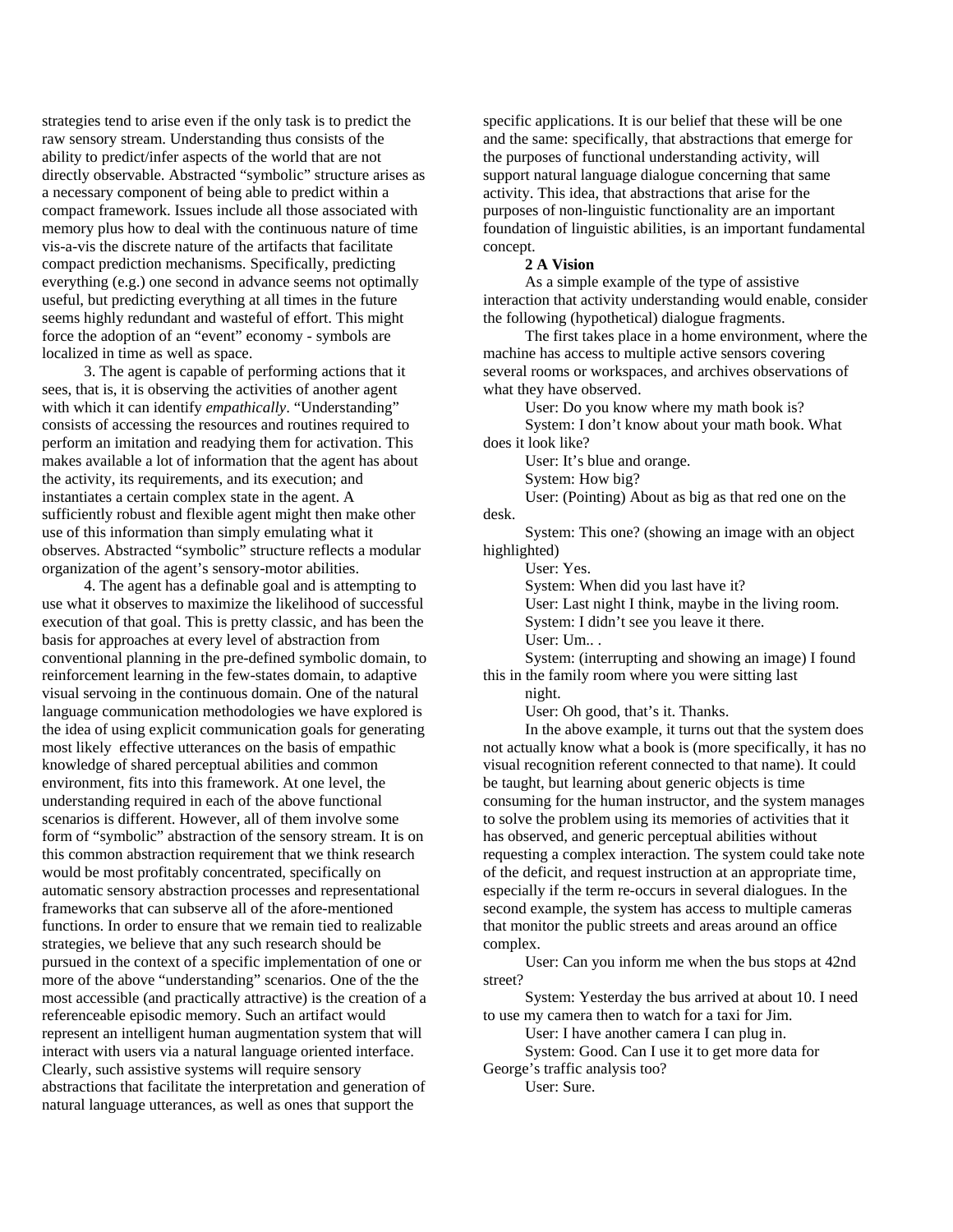Here we have an example of the machine collaborating for its "own" benefit (in its role as a proxy for others) in the face of limited resources. It also employs a "today will be like yesterday" predictive model in its reasoning.

The above examples are not far beyond what could be accomplished by integrating existing perceptual and natural language understanding technology. The reasoning seems sophisticated, but could actually be produced by simple "greedy" optimization procedures. The main perceptual elements are some activity understanding mechanisms that attend to people and vehicles along with a notion of the salience of events such as stopping and starting, and leaving or picking up objects. The system also uses some generic abilities to describe objects (e.g. by color) recognize some specific objects (people, a bus) and associate names to places.

The segmentation, recognition, and descriptive processes appearing in the above examples are actually feasible with current technology, at least in known contexts. Thus if we know we are watching a street, it is possible to craft routines to detect and sort out the people from the cars from the trucks and busses with reasonable accuracy.

There are three main challenges toward producing a system such as the one described above. The first challenge isnone of abstraction: how the salient attributes, objects, and events by which the memory is organized, are determined.

In current systems, these are all painstakingly programmed by hand. The system is given (e.g) recognition procedures/ models for people, cars, and busses; for activities/events such as walking, waiting, crossing, picking up; and location names for streets, buildings, rooms, etc. Such systems may work well, but are not robust, and modification must usually be done at a low level by a system programmer. A more general system would be one where saliency could be determined through low intensity interaction with the user. This would require that the system do much of the attribute discovery and organization on its own, and only request user confirmation at a very high level. e.g. "I keep seeing this object. Is it important? What is its name?" "I see a lot of this stuff. Is there a name for it?" "This object occasionally stops here. Is that significant?" In other words, the system must be responsible for most of its own abstraction.

The second challenge is the generation and maintenance of the episodic memory that supports the described interactions: what is stored in the memory and how is it indexed and organized so as to facilitate the rapid search and retrieval needed to support the sort of interactions described. As a start, it is clear that the memory must be indexed both by "symbolic" activity and object attributes, and by less name-like "looks like this" descriptors. In other words, the memory must be organized by elements at various levels in the abstraction hierarchy. There are significant questions about what should be stored in the memory, at what level of detail, how and by what features it is indexed, and

to what degree it undergoes dynamic reorganization as additional observations are made and new ways of organizing and interpreting information are discovered.

The third challenge is using the abstracted and remembered information to perform useful operations. A primary application is supporting a dialogue with a human user about what is happening in the world, what has happened in the past, and what to look for in the future. This dialogue should occur using a natural language interface. We do not advocate that all the complexities of unrestricted language should be addressed at the outset; however it is necessary to robustly ground the semantics of some subset of language in perception in a way that matches the expectation of the human users. This aspect of natural language understanding has seen limited work, primarily because, until very recently, machine perception has not been capable of providing any robust abstractions to which natural language semantics could be attached.

#### **2.1 Prime Directives**

We have described a vision involving a robust, autonomous system that organizes sensory experience into useful knowledge, and uses this knowledge to perform useful operations. This general goal has inspired a lot of work in AI. The novel aspect of the approach we advocate is the degree to which the knowledge acquisition and organization is a plastic, automatic aspect of the system, amenable to lowbandwidth training by human collaborators rather than hardwired by the system designer. Ultimately, we would like the system to start with a minimum of hard-wired knowledge and functionality, and develop specific functionality through experience. This opens the question of what that minimum needs to be. We can imagine a system receiving some sensory stream, and (with possible human assistance) attempting to organize that stream into some meaningful structure. However, given an agent with any ability to move or interact with the world in a way that modifies the input it receives (a requirement for intelligent behavior,) the content of the sensory stream is dictated by the system behavior. There must be some fundamental behavioral principles for a system to get off the ground.

We propose the following three "prime directives" as a basic framework. Although these are certainly not sufficient, they provide a useful vehicle for recognizing and structuring the sometimes very large amount of implicit knowledge that is hidden in the algorithms, data structures, and mathematical formalisms employed in "learning" systems.

**1. Survive.** The system should not do anything that causes damage to itself. In some systems, much or all of this may be hardwired, or a consequence of physical engineering. In addition, some low-level reflexes, such as balancing upright for a bipedal robot, might be best placed under this heading. In mobile systems, this directive clearly interacts extensively with the plastic aspects of the system. In primarily observational systems (e.g. those consisting of pantilt-zoom cameras,) there seems to be much less physical activity under program control that would allow the systems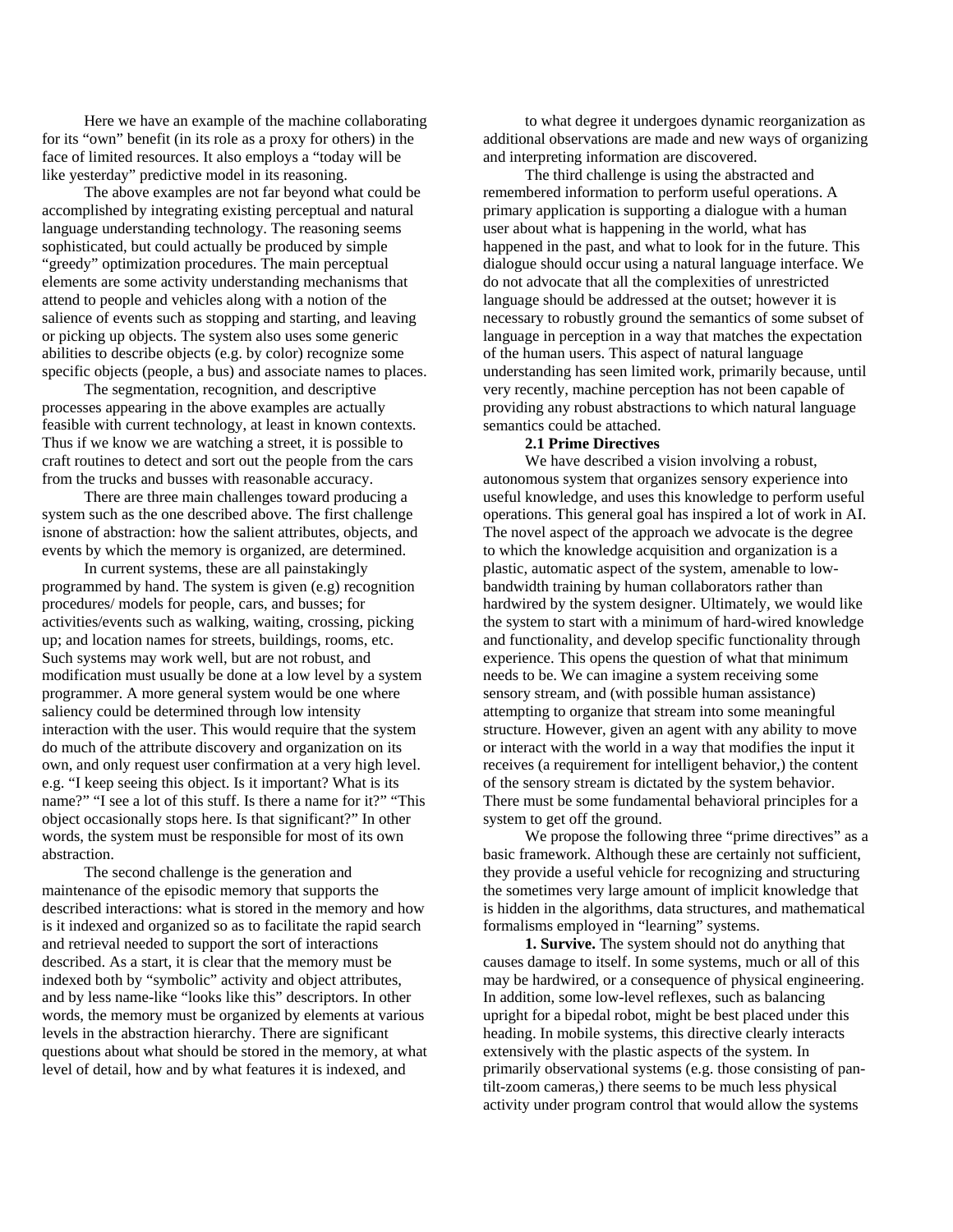to damage themselves (though, we did find it necessary in one of our experimental systems to program in a reflex to prevent the system from staring at the sun for long periods with the iris wide open.) However, it turns out that the survival directive can be expanded to protecting useful information and abstractions that the system has acquired. For example, in an experimental system that adaptively learned about day and night by fitting a dynamic, bimodal model to brightness measurements, we needed to protect against an extended period of bright or dark (e.g. the system getting shut in a closed room for a week) destroying the model. This aspect of survival is likely to be a significant issue as we start generating valuable abstractions and interpretations.

**2. Be Responsible.** In general, a system will have a set of what can be loosely termed "goals" or responsibilities that it needs to accomplish. These represent its purpose in life. A system might start with some hardwired responsibilities but in general, we want to investigate the degree to which this aspect can be left plastic, and subject to modification by a human coach. This is where saliency arises.

**3. Be Curious.** From the standpoint of aquiring abstractions, this is the most interesting of the directives. The idea is that absent any explicit responsibility or survival constraints, the system should make use of its interactive ability to seek out novel sensory experience and attempt to organize it. The results of this process will be tentative methods of organizing and abstracting the sensory experience that can be presented to a human user for evaluation and suggestions for refinement. This requires that certain basic abstraction capabilities be built in to the system. The interesting question is what these abilities should be, and how general can they be made. For instance, does the system need to be given a specific capability to learn to recognize 3D objects, or is this ability a consequence of a more general ability? Does it need to be given the notion that an object can be described by a color or is this emergent from some more general ability? Does it even need to start with the idea of an object or motion or are even these emergent from some basic information principle? (The answer to this last question might be yes, objects are emergent, but so universal that there is no point in taking the time to learn it for an individual system.)

#### **3 Prior Work**

The problems of abstraction have relevance not only for activity understanding, but the study of general cognition and human behavior. We believe, however, that robust understanding of activity encompasses many of the central issues of the general problem, and provides a singularly useful focus for grounding the important issues. Various problems associated with automated action recognition from video sequences have seen considerable attention in the computer vision community, with limited success. We feel that many of these are engineering problems that can be addressed successfully only when we have attained a better grasp of the underlying abstraction processes and

representations. Broadly speaking, there exist two hypotheses that may explain the representations and processes of visual action understanding. The first, referred to as the "logical hypothesis," states that action understanding is based on formal analysis of the different logical elements that constitute the action. For example, when we observe a hand grasping a pencil, the analyzed elements would be the hand, the pencil, and the movement of the hand toward the pencil. According to this hypothesis, the association of these elements and inferences about their interaction suffice to provide the observer an understanding of the observed action. We should note that human action recognition from video has been actively studied in recent years, in part due to a variety of important applications in human/machine interaction and in surveillance, and that much of the existing work falls under the logical hypothesis. These techniques focus on detection and tracking of body parts; predicates describe individual motions (e.g., "RAISE(leg)"); and actions are treated as collections of predicates over time, and a number of techniques have attempted to model these in various ways. For example, Pinhanez and Bobick [39] assumed that actions can be decomposed into sub-actions, some of which could be detected directly by perceptual methods. They then exploit a variety of temporal constraints between occurrences of subactions using the framework of temporal logic developed by J. Allen. Such techniques have a variety of problems, however. One is that the associated computational problems are frequently NP-hard. In an extension, Ivanov and Bobick [21] employed stochastic parsing and used an extended parser to handle concurrent events. A drawback of this is that the parser needs to learn the probabilities of the productions. Pentland and his colleagues [49] used coupled HMM's and syntactic training data for this problem; this cannot easily handle concurrent sub-actions, however. Hongeng and Nevatia [18] converted Allen's temporal logic framework to a Bayesian network, which is rather computationally intensive and requires the evaluation of all possible combinations of sub-actions. A more basic problem, however is that these approaches finesse the fundamental abstraction and segmentation problems that appear in the real-world action domain. They also fail to take into account that an acting agent is a dynamical system that interacts with the physical world in space and time.

An alternative hypothesis, which we will refer to as the "visuomotor hypothesis," holds that we understand actions when we map the visual representation of the observed action onto our existing experience of reality, including prior observation and motor representation of the same action. The basic idea is that observation of an activity evokes cognitive processes that have been associated with similar observations in the past. This would include actions, objects, and contexts that were previously observed in conjunction with the triggering pattern. It also includes intentional state and motor processes associated with the the agent performing the action itself, if the activity is one the agent is capable of performing. This is consistent with recent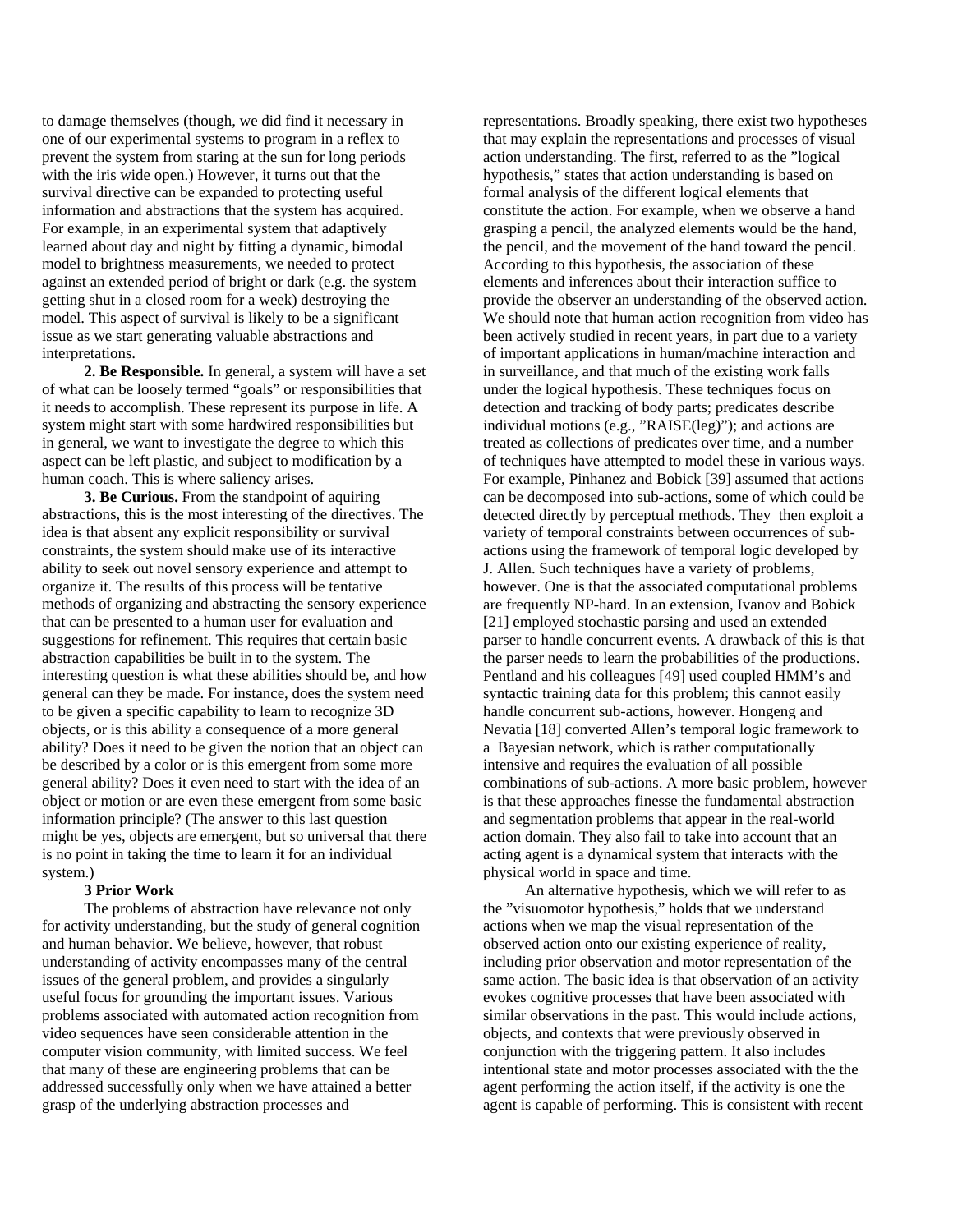neurophysiological results involving "mirror neurons". In fact, not only emulative motor programs, but responsive ones could be associated. If you see a ball thrown, you not only access the throwing routines, but the catching ones. Such motor associations emphasize the need to consider the dynamical system aspect of active agents. There is a considerable amount of work in object recognition, image databases, and video surveillance that is relevant to the representations and abstraction processes needed to understand activity in the functional sense. Some relevant aspects of this prior work are discussed below.

### **3.1 Image Databases**

There has been a large amount of recent work and interest involving image and video databases, with the primary goal of providing efficient user access to the imagery contained therein, without expending excessive effort on human annotation. The work is relevant because of the relationship between the automatic organization and indexing employed by such systems and the abstraction procedures we seek. A number of systems have been developed having useful characteristics for some modes of access. Prominent early examples include IBM's QBIC project [12, 14], the Photobook project at MIT [37], the Chabot Project at Berkeley [35], and ImageRover, [42] which finds pictures on the World Wide Web. There are even startup companies such as VIRAGE that offer software products and services for image database management.

The basic research issue has been to automatically organize the imagery in such databases by content that is meaningful to a human user. To date, indexing methods have generally used color, texture, and rough shape and geometry [5, 44, 6, 2]. Such properties can be used directly in "find me more pictures like this" mode, and have also been employed to take user "sketches" as inputs [24, 22]. A few systems have attempted to interact with the user to develop a model of some user concept in terms of available features. These are typically constraint systems rather than the generative abstraction processes we are interested in [28]. What has not been employed much in these systems is traditional object recognition and higher level abstractions of the sort that can provide semantic descriptions similar to those that could be provided by a human annotator (picture contains trains, automobiles, tables, chairs, dogs, cats, children playing, etc.) The main exception is face detection, which has a large amount of attention as a specific problem, and there are systems that can find faces in pictures fairly reliably e.g., [47]. There have been a few attempts to employ statistical correlation of low-level index features, such colored blobs to locate particular generic objects - mainly people and animals; some have met with modest success [15, 16]. More recently, the technique has been extended to words used to annotate art images and faces in the news. [1, 3]. The approach is interesting, but the results do not seem interpretable as the generation of abstractions corresponding to the words in question.

The idea of performing high-level abstraction on image or video databases in a minimally supervised manner has been little addressed until very recently. process [11]. One example, using real imagery, is the work by Picard to propagate texture labels through a database [38]. Recent work by Perona and others [13] in the training of recognition models from imagery labeled only as containing an object or not, has stimulated interest in this issue. Although limited in discrimination and coverage compared to the best recognition systems relying on supervised training, this work suggests that the sort of automated abstraction we are after might be possible.

### **3.2 Image-Based Object Recognition**

Image-based object recognition methods were developed to make recognition systems more general than could be achieved with geometric models, and more easily trainable from visual data. These systems are of interest to us because their models are derived from imagery - a necessary quality of the abstraction processes we require. Much of the reported work is on static object recognition, but the same sort of techniques have been applied to action and other modes of visual perception. Most of these techniques essentially operate by comparing an image-like representation of object appearance against many prototype representations stored in a memory, and finding the closest match. They have the advantage of being fairly general in terms of the object types they can handle, and of being easily trainable, at least in a supervised sense.

The best known work in this area is the subspace methods which were applied first to the recognition of faces [46], and then generalized by Murase and Nayar to more general domains [30]. These methods first find the major principal components of an image dataset. The variation in appearance of an object is represented as a manifold in the subspace spanned by these components, and recognition is carried out by projecting images of unknown objects into the subspace and finding the nearest manifold. A large number of variations of the subspace technique exist. In order to deal with clutter and occlusion, which cause problems for subspace methods, a number of image-based techniques based on more local features have been developed. Huang and Camps [19] have adapted the subspace approach to segmented regions, thus obtaining some tolerance to clutter and occlusion. Viola and Wells [48] use a matching method based on mutual information, avoiding some of the problems with correlation. Schmid and Mohr [41] have reported good results for an appearance based system using local features based on differential invariants at interest points. Lowe [27], has developed a well known system that achieves recognition of 3D objects using scaleinvariant local features. Nelson and Selinger [33, 34] have demonstrated a technique based on contours in local context regions that handles 6 orthographic freedoms in the presence of clutter and modest occlusion. All the above-mentioned techniques use supervised approaches for learning the object representations from imagery, and require extensive segmented and labeled imagery. As the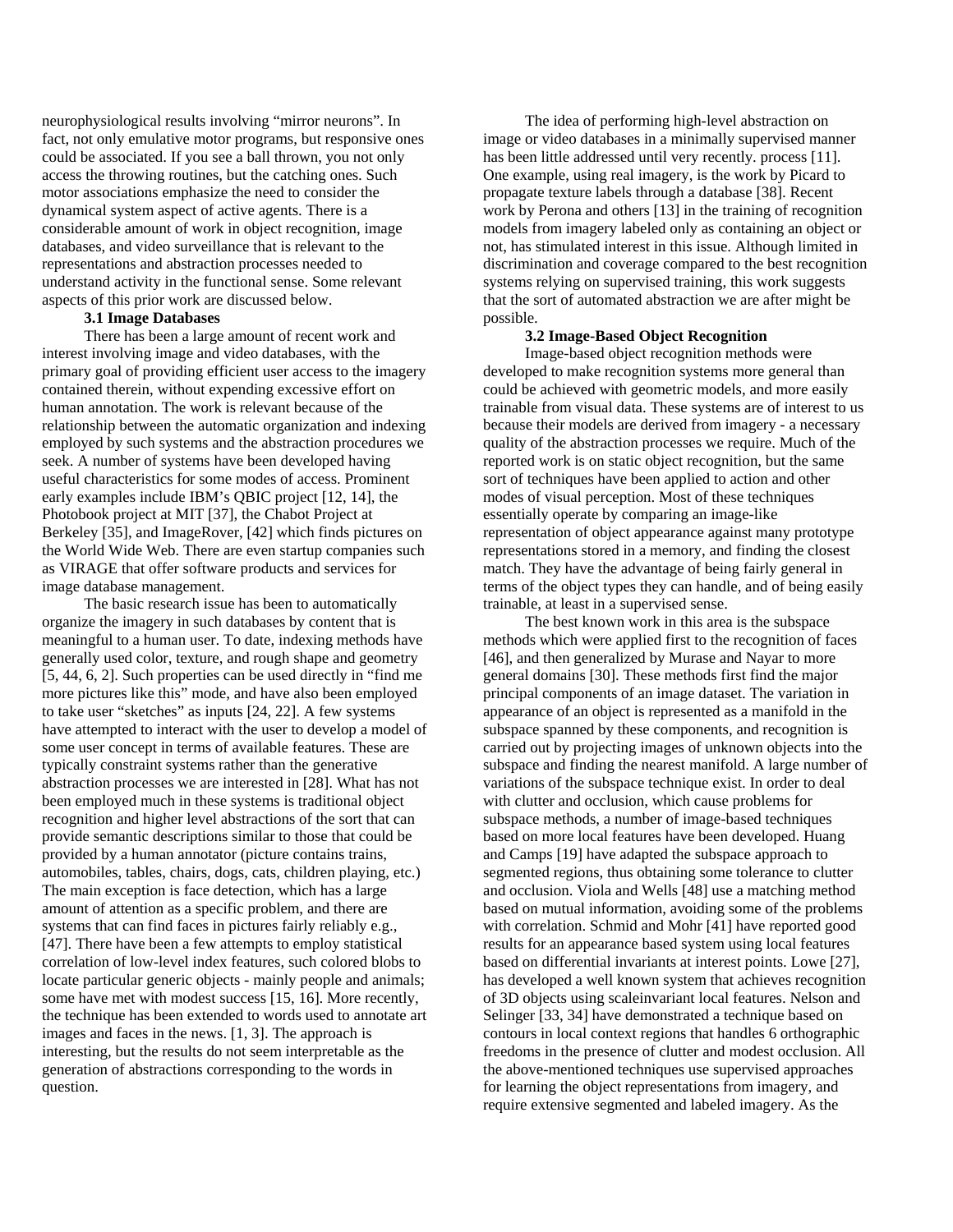number of objects recognized becomes larger, the process of collecting labeled and segmented training data becomes increasingly laborious. The problem of assembling representations from an un-labeled, and/or unsegmented corpus is harder. The most successful work to date has been using the sort of relevant feature-learning approach described, e.g., by Perona [13]. This work is promising, but can not yet achieve the discrimination and overall robustness to multiple geometric transformations, clutter, and occlusion displayed by the best supervised systems. Overall, the time seems ripe to push the investigation of minimally supervised training techniques for all aspects of visual perception, and extending techniques beyond rigid objects to activity and situational abstractions.

#### **3.3 Video Surveillance**

An area that has a lot in common with the perceptual aspects of activity understanding is video surveillance. Although most of this work is not specifically aimed at providing a foundation for abstraction and language attachment, it is a rich source of tracking algorithms and other perceptual processes that correspond to activity and event percepts.

The MIT Media Lab's Pfinder system [50] tracks colored blobs representing a user's head, hands, torso, and feet. Rehg et al. use motion, color and stereo triangulation to find users in front of a smart kiosk [40]. CMU and Sarnoff, collaborating in the VSAM project [26, 23, 7], detect and track multiple people and vehicles in cluttered scenes across a wide area using multiple active cameras. Simple human/vehicle/clutter classification is performed. Systems that detect simple activities involving interaction of tracked objects include Morris and Hogg [29] who statistically model interactions between people and cars. Maryland's W4 system [17, 9] detects and tracks multiple people, supplying approximate locations of major body parts, and detects carried objects and exchanges. The MIT AI Lab's forest of sensors project [45, 25] uses an adaptive background model to track moving objects, automatically calibrates several cameras with overlapping fields of view, classifies tracked objects and learns typical patterns of activity for a site so that unusual activities may be detected. The TI system [8] tracks objects and produces a graph representation of their spatiotemporal relations. A rule-based system detects different events involving the objects (appearance, disappearance, entrance, exit, deposit, removal, motion, and rest). Another approach to representing tracked movement in a scene is described by Irani and Anandan [20]. A method classifying more detailed human movement patterns is described by Davis and Bobick [10] who describe a view-based "temporal template" approach. Brand et al. [4] use coupled HMMs to represent gestures that involve both arms where the arms are independent but not completely decoupled. Oliver et al. [36] use the same framework to model human interactions upon meeting. They model five behaviors that capture different ways that people meet and either walk on together or go separate ways.

#### **4 Foundations**

The ultimate goal is to generate and organize abstract representations of activity with a minimum of human interaction. However, it is not necessary to start from scratch. We have previously developed robust, trainable systems for action and object recognition that can provide a starting point for deriving more general abstraction schemes, and for developing an episodic memory system. We have also also a preliminary framework for generating natural language utterances describing observed properties of natural environments.

### **4.1 View Invariant Recognition of Actions**  See [51].

### **4.2 View Invariant 3D Object Recognition**

Over the last few years, Rochester has developed a robust 3D object recognition system. In its original form, the system was trained from labeled imagery. Subsequent NSFfunded work demonstrated that the system could be modified to learn models from minimally annotated image collections. [34, 33, 43]. This work exploited the ability of the system to extrapolate to new poses of known objects, and to generalize to similarly shaped, but previously unencountered objects. The recognition system is based on a novel hierarchy of perceptual grouping processes. A 3D object is represented as a fourth-level perceptual group, consisting of a topologically structured set of flexible, 2-D views each derived from a training image. In these views, which represent third-level perceptual groups, the visual appearance of an object is represented as a geometrically consistent cluster of several overlapping local context regions. These local context regions represent high-information second-level perceptual groups, and are essentially windows centered on and normalized by key first-level features that contain a representation of all first-level features that intersect the window. The design and use of these high-information intermediate groups was the main innovation of our technique.

The first level features are the result of first level grouping processes run on the image, typically representing connected contour fragments, or locally homogeneous regions. The method has some important advantages. First, recognition is with full orthographic invariance, (two translational and three rotational degrees of freedom, plus scale). Second, because it is based on a merged percept of local features rather than global properties, the method is robust to occlusion and background clutter, and does not require prior object-level segmentation. This is an advantage over standard systems based on principal components and other forms of template analysis, which are sensitive to occlusion and clutter. Third, entry of objects into the memory can be an active, automatic procedure, where the system accumulates information from different views until sufficient information is acquired.

For the purposes of this project, the system gives us a robust starting ability to attach labels to objects encountered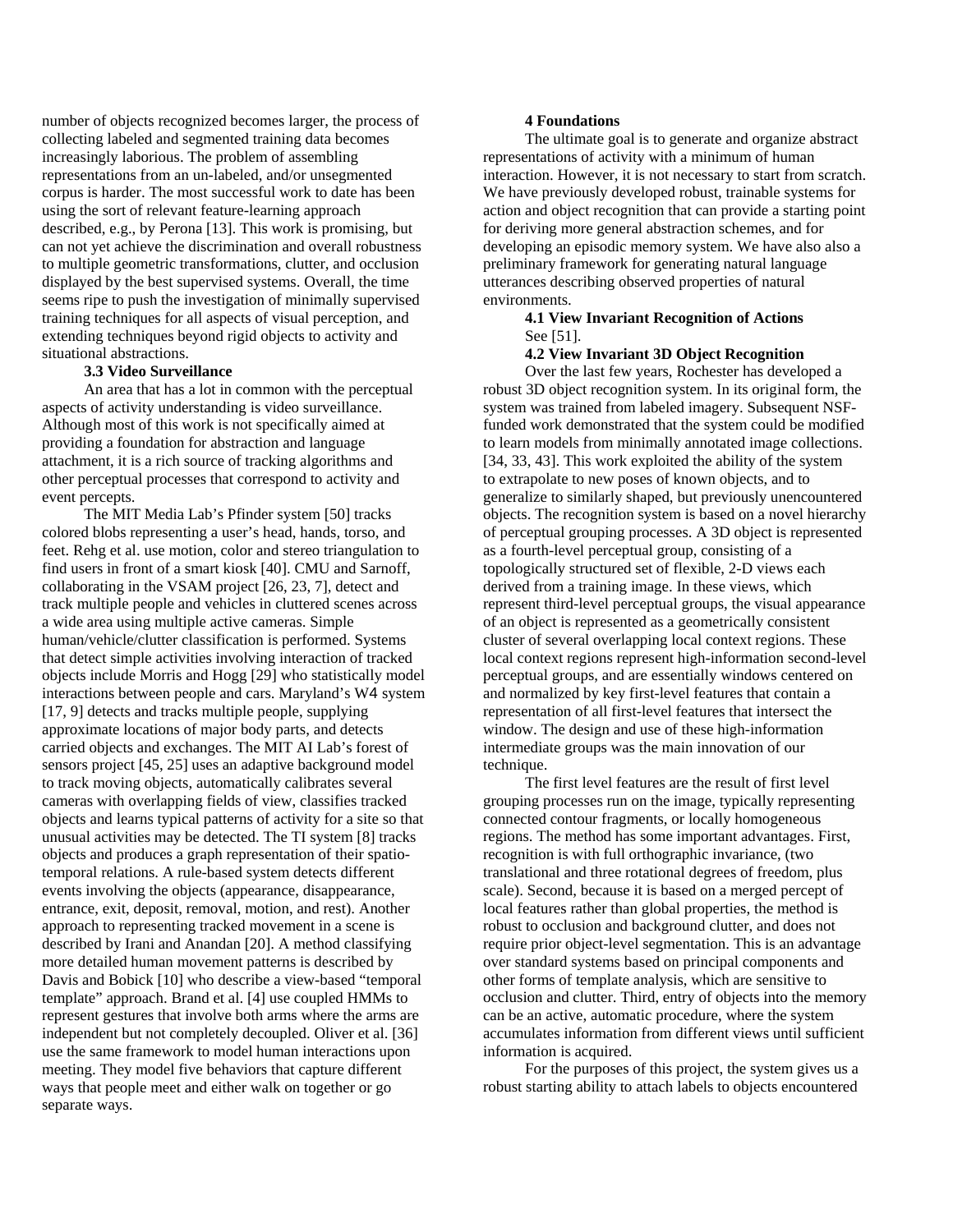during observation of the world. This capability has been demonstrated in a prototype memory assistance project, where a set of active pan-tilt-zoom cameras observed an apartment, and kept track of the location of a small set of important objects (portable phone, glasses, coffee cup) as the inhabitants moved them and other objects about the apartment [31]. The system incorporated a touch-screen, audio-visual interface where the user could query the location of an object by touching its picture, and receiving a highlighted image showing its location, and machine generated audio describing it, e.g., " your glasses are on the bedroom dresser". The system also stored a visual and symbolic history of the location of the objects of interest, as well as video clips showing the periods when they were picked up or set down. This can be seen as a preliminary version of the sort of episodic memory archive we advocate creating. The system also has an architecture within which automated abstraction mechanisms can be devised and evaluated. The current features and hierarchy were designed by hand. However, the only requirement on the features is that they have location, scale, and orientation associated with them. Thus automated abstraction mechanisms could be introduced at any level of the hierarchy, and the resulting performance compared to the hand-tailored system.

### **4.3 Grounded Utterances**

Over the last two years we have made some preliminary efforts to robustly ground natural language in visual perception. This problem has proven quite difficult. We started with the goal of producing a general mid-level abstraction of visual perception that would support human interaction with a perceiving machine using natural language modalities.

One of our first discoveries was that we needed a model of the function of natural language interaction. We eventually formulated the issue as the problem of the speaker's inducing a desired change in the brain state or behavior of of the listener as efficiently as possible (given the low-bandwidth nature on NL communications). This led to a MLE (most likely effective) strategy that permitted the generation of a natural language utterance to be formulated as a statistical optimization problem employing empathic knowledge about the definition of visual concepts and their experienced statistical properties in a principled manner.

We were able to formulate abstractions for concepts such as named colors, and proportional adverbs (partly, mostly), and demonstrate effective description of generic objects automatically extracted from complex environments using this principle [32]. We also evaluated basic size and shape descriptors (large, small, thick, thin etc.) and basic relations (on, near, above etc.) and determined that the same strategy would apply. In the course of these investigations, however, it became clear that we were expending a large amount of knowledge engineering effort in the definition of the basic percepts on which the strategy operated. For example, we defined named colors as fuzzy functions over a normalized tri-chromatic space, and learned the parameters

with a rather extensive supervised training procedure. The proportional adverbs were also fuzzy functions, but with some parametric assumptions of form, and over a onedimensional space derived from integration over probabilistic component parts. Size/shape looked to be restricted lowdimensional functions over different subsets of a group of geometric and orientation measurements. The representation that allows robust recognition of objects, on the other hand, employs a representation consisting of associated sets of stored exemplars in an attentively defined, high dimensional space. An important realization ensued: although machine learning allowed us to (more or less) efficiently acquire models for individual examples of different concepts, a huge amount of work went into hand-tailoring the different conceptual classes and their representations (color, size, shape, object id etc). Hand tailoring enough of these to give broad competence seems difficult, and introduces a rigidity to the organization of knowledge. We need to make the process of concept development a more automatic process, which would be enabled by the automation of perceptual abstraction.

#### **5 Research Challenges**

This section describes some specific approaches we think might yield significant results in support of the goal of activity understanding.

#### **5.1 Abstraction**

What is abstraction? At the core, it involves a mechanism by which a (large) set of different instances are considered to be, in some sense, the same. In general the relation is considered to be, in some way, meaningful: i.e. there is a concise "explanation" for why the instances are grouped. An occurrence of one of these instances can thus, (in appropriate context) be replaced by a reference to the class. This permits both efficient representation of salient aspects of a situation, and efficient description of decision and control processes. Mapped to the world of patterns, an abstraction defines a set of patterns that belong together. The concise explanation condition is generally interpreted as requiring that the description of the set be (much) smaller than a simple enumeration of its members. A classic example of an abstraction in this sense would be the concept of a visual car with a pattern set (loosely) defined as the set of all (image, mask) pairs that represent a car in a picture. (We ignore for the moment issues of exactly what objects are cars, whether non-photographic drawings count, what if it is only one pixel, etc.) The point is, the set seems reasonably meaningful, and is clearly too large to be enumerated in any remotely practical setting.

It is hard to imagine the sort of abstraction needed to organize perceptual input in a manner convenient for human interaction occurring in a complete vacuum. The goal is to develop the sophisticated representations and saliency measures needed, with a minimum of user interaction. The prime directives of survival, responsibility, and curiosity provide some guidance. However, it is likely that some additional structuring elements will be necessary. The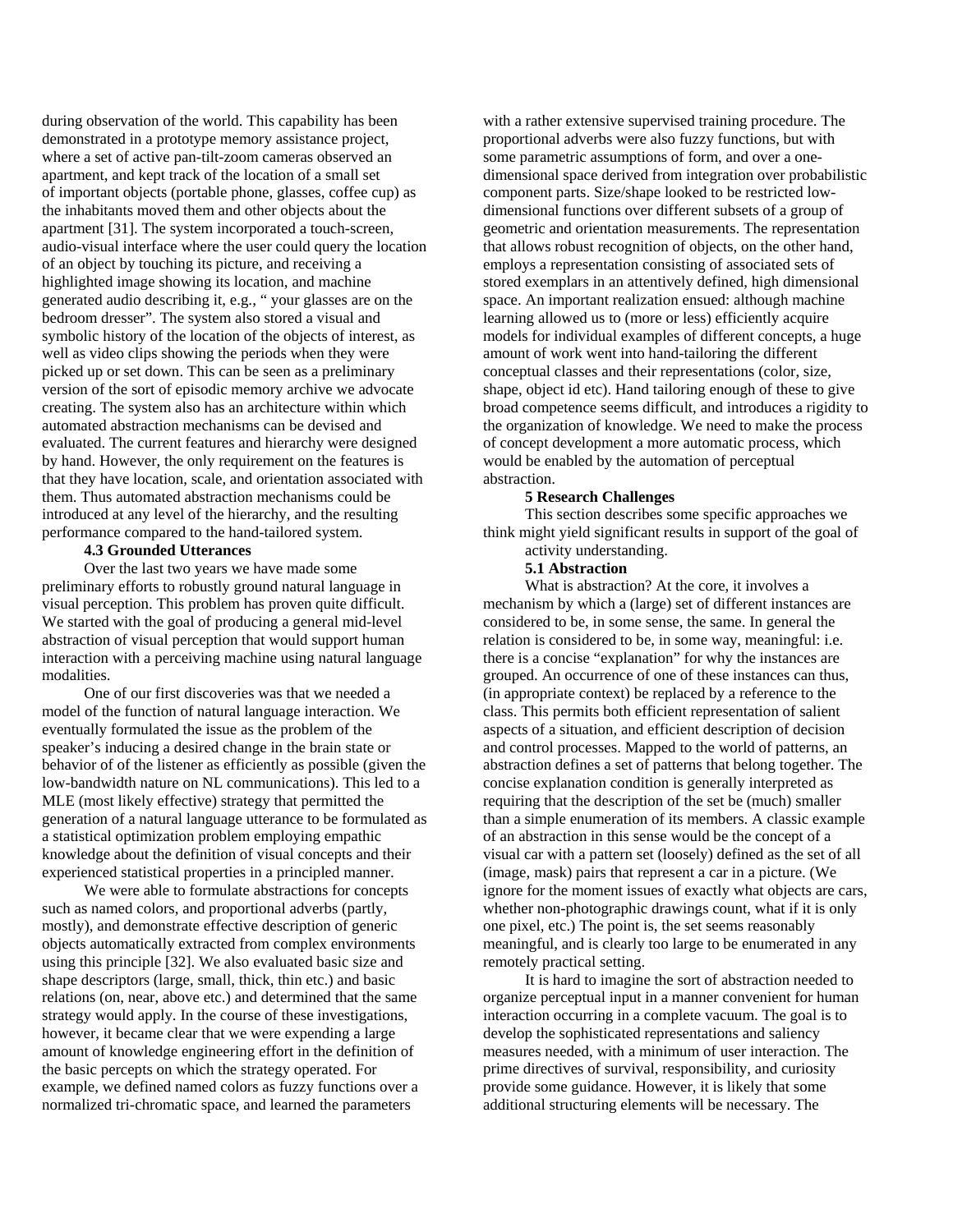processes might start by a user giving some examples of situations that were salient. These could be used as a starting point for extensions, which through a low bandwidth, interactive pruning process could result in the growth of a complex, ideosyncratic interpretation system. Even this requires some prior structure to get off the ground. We propose that this can be provided by some built-in (possibly implicit) knowledge of geometry and physics, fundamental notions of location, motion and objecthood, and some low level perceptual descriptors e.g for shape, marking, color, and texture. As described above, we have developed object and action recognition systems. Both of these go through a phase where they learn primitive features that are useful for modeling different objects/events. As the number of known objects increases, there begins to be some duplication in the primitives, and eventually a point is reached where few new primitives are needed to learn a new object/event. At this point learning at this level declines. Learning of new objects continues, however, and learning of structures in which these objects form primitives (eating a meal, reading a book) becomes possible. In fact, prior to the object/action feature stage, there are typically more primitive levels where very local features such as edges or boundaries or motion vectors are obtained. In some approaches these abilities are also learned or at least tuned up. The process of abstraction thus seems to be hierarchical. In current systems, such hierarchies are typically hand coded and fairly strict: e.g. pixels to edges, edges to contours, contours to salient groups, groups to views, views to objects, to scenes etc. Moreover, the learning or abstraction processes at each stage are typically different, and again, hand coded for the specific application. Although some hard-wired separation of levels may be necessary, we are interested in utilizing mechanisms that apply across levels, and that permit organization outside of a strict level hierarchy.

### **5.1.1 Approach**

One approach to semi-automated abstraction would be to start with existing functionality developed in the areas of image classification, object recognition, and activity identification, and attempt to push two ways. First, attempt to increase the generality of the models, to allow them to describe a broader range of abstracted objects. Second, attempt to reduce the amount of human interaction that is needed to train the systems, primarily by devolving as much responsibility as possible onto the systems for identifying significant correlations in perceptual data and proposing abstractions based on them. The three prime directives will be used as a guide.

**Image Level** The lowest level concerns properties of images, or local sections thereof. At this level people (and animals) seem to formulate abstractions concerning environments, places, times, and materials. We could start with some pre-defined measures, e.g. global and regional means and variation of intensity, gradients, texture and color measures. We can hand-code some abstractions based on these in order to jump-start the episodic memory; however

our main interest will be to put data-mining tools to work as these image statistics accumulate over time. A simple example is to use EM + Gaussian mixture models, and look for statistically significant clustering into small numbers of components. The system will then interactively ask the user if proposed clusters are meaningful. For those that are, the system may request shared symbolic referents (i.e. words). This should discover concepts such as day and night, image classes distinguished by texture, material classes that occur frequently (pavement, sky, vegetation etc.) If users respond that a regularity is not meaningful, the system can factor it out and re-examine the residual. Minimum description length (MDL) strategies might be useful in evaluating the quality of clustering. As users confirm significant discoveries, the MDL measure can be modified so that value of description is weighted toward preserving significant features rather than just raw information. At this level, the curiosity directive just attempts to gather lots of different images. It is only loosely specified, as the available measures of novelty are primitive. Survival will be mainly concerned with preventing the destruction of significant classes if they are left somewhat plastic to accommodate environmental variation. There is no explicit responsibility.

#### **Objects and Actions Level**

Here we could start with a pre-wired ability to segment and track moving, compact objects. There is some possibility we could "evolve" an ability to segment novel static objects using "is this something" questions, but this would likely be a heavy load on the user. We could then attempt to cluster spatial and temporal descriptions of these tracked objects, starting with iconic descriptors (e.g. maps of intensity, edges, local motion). The foundation step would be to use MDL to search for good local features for reproduction. Once useful features are discovered, they can be pushed back through an MDL process to emphasize local features that preserve clusters that users verify as meaningful. It would be interesting to see whether concepts corresponding to traditional abstractions such as object color or general size/shape arise from such analyses.

At this point, a mechanism for discovery of abstraction schemas (described in the next section) could be deployed to discover geometric and other part-shuffling invariances. These and similar techniques have the potential to produce quite general and robust abstractions at the object and action level. We have previously developed significant capability in trainable methods for recognizing objects and actions. These will form the basis for an evaluation of the quality of the more autonomously discovered abstractions. They also provide a basis for jump starting the episodic memory system.

The system at this level has a pre-wired responsibility of attending to motion and compact "objects". Curiosity is employed during this phase to expand the knowledge base of objects and actions by attending to activity and objects that do not fit existing abstractions. Survival is again, mostly concerned with preventing destruction or excessive drift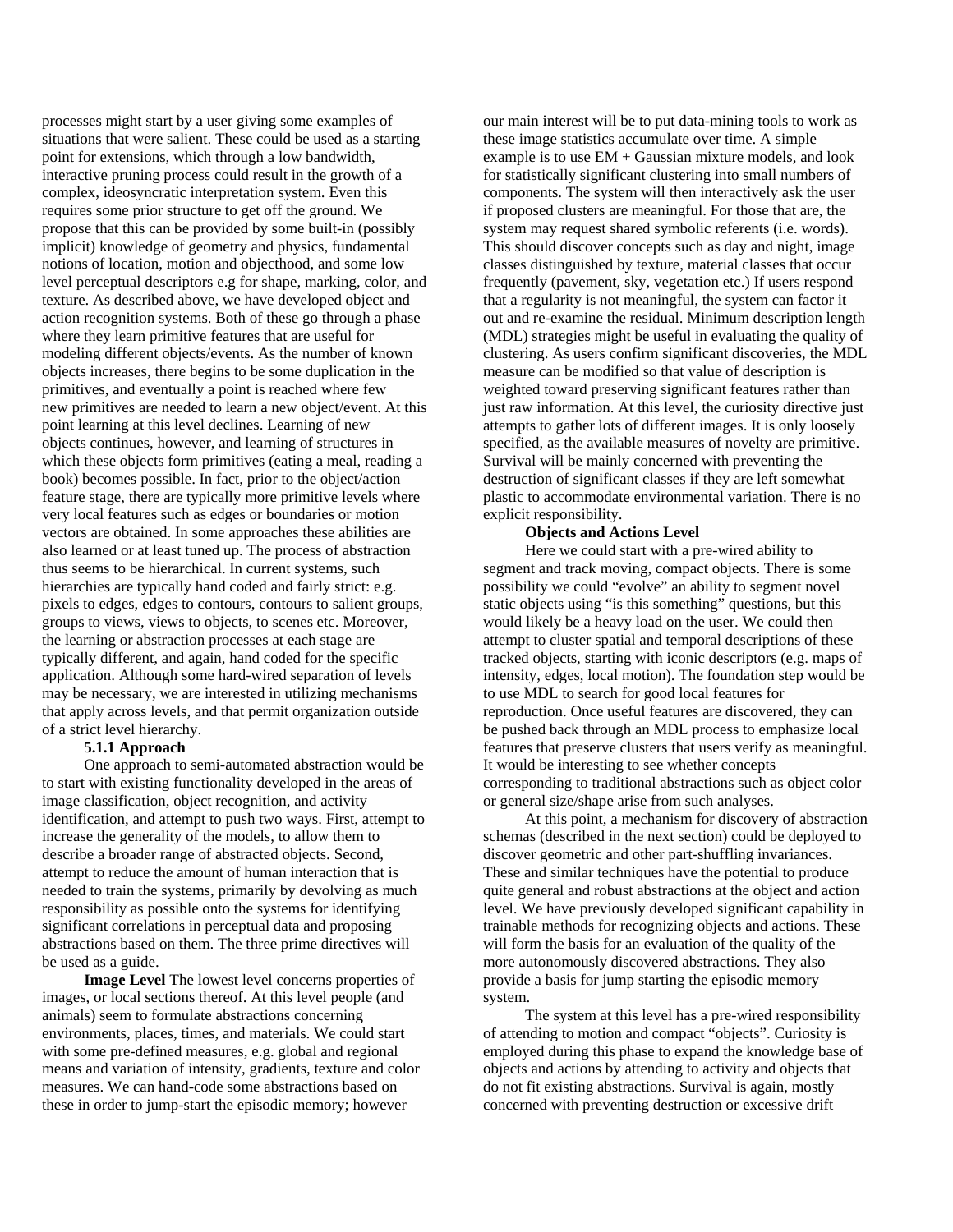### of abstractions.

### **Activities and Scenarios Level**

At the next level we might applyMDL and datamining techniques to the abstractions produced in objects/actions and image/place levels to find statistically significant correlations. At this point, MDL may be less useful than more sophisticated datamining approaches, as significant events may not account for much of the "energy" even at the abstracted symbolic level. A human coach would likely be required to answer questions about whether events are significant, and to ask for names or NL descriptions.

We might anticipate discoveries reflecting regularities such as cars are generally on pavement and the bus often stops at a particular place. Such regularities could be represented using prototypes that include conserved components. At this level discovered abstractions start to looks like classic "knowledge" rules, except the "symbolic" aspect is incidental - a useful tag, representing a statistical regularity of perceptual data. Unlike the previous two levels, there is no significant body of generic hard-wired perceptual techniques with which to compare our results or jump-start the episodic memory. There is a lot of ungrounded "symbolic AI" work that assumes purportedly analogous knowledge as given, but perceptually, it is largely uncharted territory. At this level, we could incorporate responsibilities from the user (e.g. watch for the bus in evening). Curiosity is still important at this level, and it would be much more directed since we are looking for novel combinations that recur. This directive may provide a way out of the NP-completeness issues that plague formal statements of many knowledge mining problems. Survival necessitates freezing of lower-level representations. We can push individual concepts around, and even select for features back across one level, but once low-level features are an essential component of a large body of higher-level representations and memory, changing them conflicts with survival - it would destroy the utility of hard-earned higherlevel abstractions.

#### **5.1.2 Abstraction Schemas**

Consider for a moment, an underappreciated aspect of visual abstraction: translation within the image. In the field of object recognition, this is usually considered a trivial and solved problem. If the only variation we have to contend with is image translation, we can solve the problem either by lining up the centroid of a candidate object with that of a model, or scanning the model across all object locations. What is overlooked, is that the reason translation is so "easy" is because of the way we have chosen to represent images in linear machine memory, and because conventional computers perform symbolic address-shifting arithmetic as a primitive operation.

The problem is not really so easy. Considered as a bag of pixels, without the (x,y) coordinate system, the patterns representing different translations of the same 2D object are very different for translations larger than the typical size of

variation within the object. Given the variation in resolution across the retina, and the fact that symbolic

arithmetic and linear addressing are not thought to be basic neural operations, the situation in the brain seems analogously complex. The real issue is the ability to efficiently learn compact representations of objects that translate. An abstraction e.g. of the letter "A" should allow us to recognize it anywhere in an image. A conventional learning algorithm might generate such an abstraction after being shown many examples at different locations. However, for the letter "B" the entire process would have to be repeated. The notion of a translation transformation however, provides a mechanism that is independent of the particular pattern. Rather than a simple abstraction, it is what we might term an *abstraction schema* The interesting question is, given the underlying complexity of translation on an irregular substrate such as the retina, if it is possible to "learn" such a schema efficiently in any meaningful way, and out of which possibilities is the selection being made? It turns out that the answer is yes, and that the selection is over what amounts to the class of all possible structural distortions that are parameterized by a "sufficiently small" index set (sufficiently small could be several thousands if you get a chance to see them all a few times.) The situation can be visualized as a "window", each location of which is mapped to some different location on the retina, depending on the setting of the index parameter. Such a schema can be represented by a set of tables that describe the transforming functional for each setting of the index parameter. The entries in the tables can be efficiently learned by fixing the index parameter, and showing a set of different patterns on the retina. By pruning the possible sources each time a new pattern is observed, the mapping can be constructed in  $O(log(N))$  trials where N is the number of retinal pixels. Overall, the entire table can be learned in  $O(K \log(N))$  work, where K is the number of table entries, which is about as efficient as could be hoped for. Now we reach the crux of the matter. We are not particularly interested in learning translational mappings. The interesting question is, supposing the machinery is in place to do the sort of learning described above, *what else* is it possible to learn? The answer, as mentioned above, is that we can efficiently learn *any* class of structural permutation mappings (ones that scramble a set of elements) that are parameterized by a reasonably sized index set. This clearly includes rotation and scaling operations, and these could be learned separately and composed with translation to produce a system that could translate, rotate, and scale on demand.

But the class also includes activities. For example, if we take time as an index parameter, then walking is (largely) a structural distortion of some key frame, and so are a lot of other movements. If we know how one person walks, we know how a novel person walks. Also note that in our demonstration of learnability, there is no requirement that either the component mappings or the index sets to be continuous (the learning procedure could probably be made even more efficient if they were). A lot of language abstractions seem to involve rescrambling of components. If the rescrambling possibilities are indexed by a sufficiently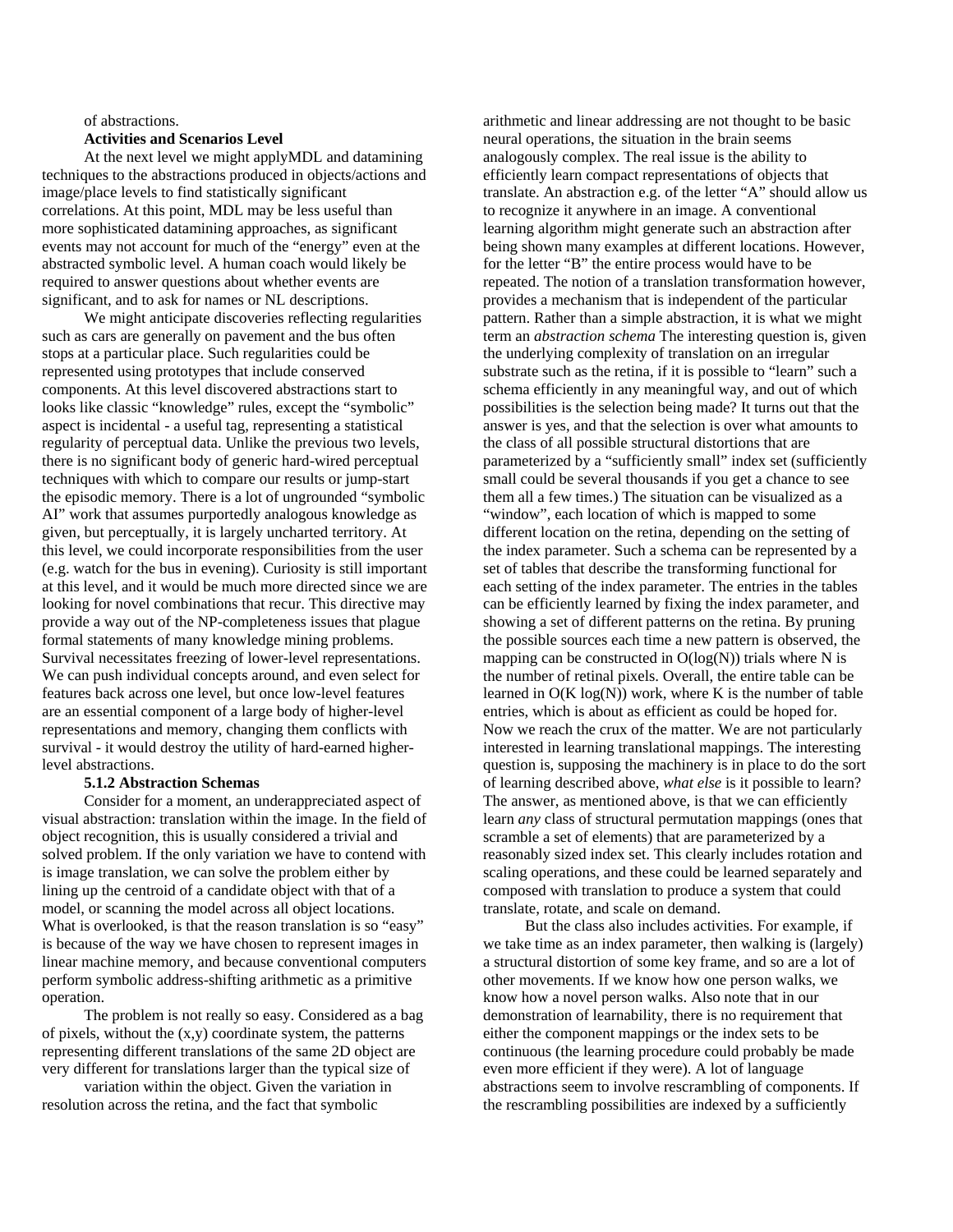small set, then that too might fit into this framework. This class of abstraction schemas, and its generalizations seem potentially to be a very valuable avenue of investigation.

### **5.1.3 Discovering Humans**

Central to visually understanding human actions is the ability to visually locate humans and determine their body configuration. In other words, we need abstractions (amounting to models) of humans that allow us to compactly reference and describe salient information in video imagery of people. This particular aspect of the world is so important that we think it worthwhile to direct some specific design effort in that direction. Our goal should be to make these abstractions independent of the physical characteristics of the human involved, which excludes approaches based on tracking templates of body parts. Alternative video features that we can exploit include motion (regardless of appearance, the motion of body parts is constrained in a particular fashion), and a qualitative description of shape.

To construct a body model from motion, we might use training video consisting of a single person performing some action from one view. We could compute optical flow for each frame of this video and in each frame group together patches with the same optical flow. These patches are then tracked across the video and more patches are added as different body parts first come into motion. In the end, we would obtain patches of image regions which moved more or less coherently during the action. These emergent elements may roughly correspond to the body parts, and can be viewed lower level abstractions obtained from an MDL-type process.

We can now form a graph with these patches as nodes and edges between every two pairs of nodes. Given two patches, we have time series data for their position and velocity vectors. We weight each edge of this graph with the degree of correlation between the two patches, which can be computed from the mutual information of the two series. Edges with low mutual information are discarded from the graph. This can also be viewed in an MDL framework as a process of discovering additional coherent structure. The model can be refined further by fitting a parametric function to the correlation between the two series. Since the constructed graph will vary across different views, we store the graphs obtained from a discrete set of views. The collection of these graphs forms our model of the human body. To find humans in a new video, we perform the same motion analysis in that video and match the resulting graph against the ones obtained from training data to obtain plausible hypothesis of body "part" location.

As described, the model generation process is a supervised one. However, since the model is generative rather than discriminative, it can be made the basis of a clustering process where recurring actions are identified in and abstracted from unlabeled video data.

Eventually the graph will be augmented with a qualitative description of body part functionality. Features in an image often correspond to features in the physical world which have some functional capacity. For example, the fact

that the foot is supporting the body implies that the edges around the foot region should involve structures involving contact with the ground and vertical structures being supported from it. If image features can be independently associated with such functional descriptions, this information can improve the detection of component body parts by confirming or disregarding patches obtained from the motion analysis. Such functional information also plays a crucial role in further analysis of the action as the functional descriptions serve as the basis for higher level functional understanding of actions. The source of such information will initially be through user interaction. Ultimately, we expect such information to arise from the discovery of correlations with abstractions arising from other sensory modalities (e.g. haptic, tactile, and stereo information.)

### **5.1.4 Grounding the natural language of activity**

In prliminary language grounding work, we justified hand tailoring of concepts/abstractions on the grounds that we were attaching words to existing computational and representational constructs that served non-linguistic functions (e.g. recognition, navigation, manipulation). This deflected the hand tailoring onto the need for certain functional abilities to be produced by whatever generated the system in the first place (evolution, NASA engineers...) For example, in the case of color, we argued that colorhistogram-like representations were useful identifying objects. The named color representation, in combination with the proportional adverbs could then be proposed as a means of saving memory, while preserving much of capability. However, human color-recognition of objects seems more consistent with a color-histogram representation than with a named color one. The named color representation seems more designed to evoke an approximation of the color histogram into the mind of a communication partner over a low-bandwidth channel, and there is a considerable amount of processing needed to convert the underlying recognition model into the communication model. And the proportional adverbs are associated with more than color.

So given this, what we should be looking for is a uniform mechanism for extracting communication models (e.g. the base symbols that are assembled into an NL message) from the various abstracted representations. This is easiest if there is some underlying uniform form for the abstractions. We are not there yet, but we anticipate that the abstractions arising from the common use of MDL-like principles in different domains will provide fertile ground on which to test generic forms.

There is also the question of whether the communication representations are directly generated for communication, or attached to another functionality. We suggest that the need to store large amounts of episodic memory is an important precursor ability to natural language. The same sort of symbolic coding that supports lowbandwidth communication, also supports efficient storage of events. We think that exploring the proposition that language exploits mechanisms that developed for efficiently storing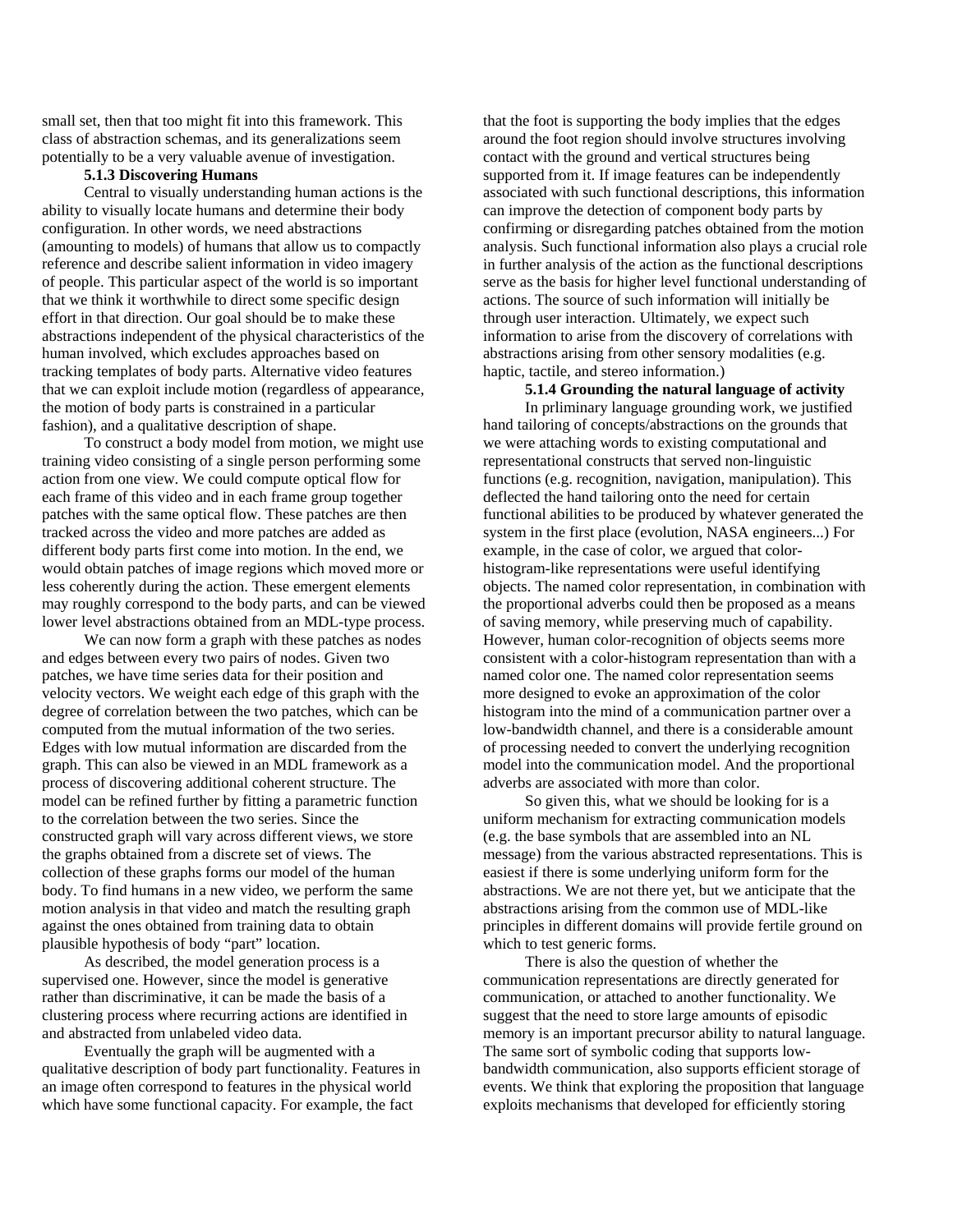large amounts of experience could be a very worthwhile enterprise.

### **5.2 Organization of Episodic Memory**

A large-scale episodic memory employed in interactive, man-machine collaboration on analysis of realworld activity will involve large amounts of stored information that needs to be efficiently accessed by a number of different indexing schemes. This information includes not only the low-level data, but more abstract representations generated and utilized by perceptual modules that perform recognition and other operations, and semantic information required by higher-level processes. Moreover, this information is not static, but subject to periodic updating, reorganization, and re-interpretation. Abstracted models may also be augmented or otherwise modified as a system evolves; certainly higher-level semantic knowledge is a fluid commodity. This implies the need for an active "memory manager" at least to keep index mechanisms up to date, and possibly to handle certain kinds of modification. For implementation purposes, information for various systems modules may be stored and managed separately.

However, given the expectation that "tell me about the statuette you got in India" and "tell me about this" (holding it up) will produce similar responses, it seems clear that crossmodal access to information is an important process in natural communication. A uniform mechanism for representing and accessing widely disparate forms of information would be at least conceptually interesting, and possibly of practical benefit as well. One idea for doing this with perceptually derived information is described briefly below. At the base of the memory system, we imagine an analog to a web page—an "engram" containing a bunch of grouped information, possibly of disparate forms that is uniformly accessible via some address (a URL). For example, such an engram might be generated for a single object, or from a more complex observed episode (e.g., a user placing a notebook on a desk). At the lowest level it would contain the raw imagery and/or audio; above that, parameterized segmentations of actors and objects with generic size, color, and relational descriptions; then perscriptlevel descriptions of some attended objects and action. An engram might also contain pointers to other episodes considered relevant— narrative descriptions either generated during some user interaction, or prepared in anticipation of such interaction.

The web page analogy provides two important contrasts to a traditional record or C structure. The first is a web page's lack of a priori structure (though of course freeform record-based data structures can also be devised). The second is the implication of a dynamically maintained, content-based indexing mechanism, provided on the web by the various search engines.

Actual web pages contain text, various representations of graphics, video, audio, and links to (addresses of) other

pages. Current indexing mechanisms operate almost exclusively on the textual content and links, despite lots of

interest and research on how to index the rest. "Engram pages" would contain signal attributes of percepts (raw, or slightly processed data), information indicating what sort of percept the data represents, higher-level representations, and (like actual pages) links to other pages. The indexing mechanism would operate both on the various data representations associated with the percepts, and on the URL analogs—the links—which can be viewed as playing the role of symbols. The overall strategy described above applies not just to visually derived information, but to information derived from acoustic and other sources as well.

### **6 Proposed Application: A HotWorld Archive**

We suggest that a valuable result of research along the lines we have advocated would be the ability to construct a dynamic "History of theWorld" or (*HotWorld*) archive for recording, storage and man-machine collaborative analysis, of activity in the world. This archive would contain current and recorded low-level signals, progressively higherlevel (semantically meaningful) data abstracted from those recordings, and knowledge mined from the high-level data. Representations used in the higher-level portions of a HotWorld would be designed to support natural language interaction. Such a HotWorld archive requires a dynamic storage facility with the capacity to contain multiple terabytes of centrally organized and indexed information, acquired over time from real-world environments. To be generally useful, it should not cover just a single environment, but permit the representation of multiple environments, large and small, using various data sources and supporting different interaction modalities. As a base for confirmatory reference and reanalysis, (and possibly unlike human memory) much of the raw data provided by multiple video and audio sensors can be retained. There are of course limits to what can be accomplished even with today's inexpensive storage; however we estimate that capacity sufficient to store a year's worth of video, at DVD levels of compression (about 12 TB) is sufficient for the prototyping of non-trivial applications. Storing such raw data, however, would be the least interesting part of the system. To be useful for collaboration, the sensory information must be analyzed to produce more abstract representations. The first stage of this abstraction could be incorporated into embodied models of the sensory process. In human vision, every sensor has significant processing and control located close to the sensory element. In previous work we developed and implemented visual "computational sensors" in which a powerful workstation controls and processes data from one or two pan-tilt-zoom cameras. These sensors can be tasked with operations as complex as "watch for someone to place an object in the environment, zoom in and identify such objects if possible, and upload any objects discovered, including a parametric representation, their identity if known, and all raw data employed in the detection, representation and identification processes, along with linkages that allow the computations to be efficiently re-examined.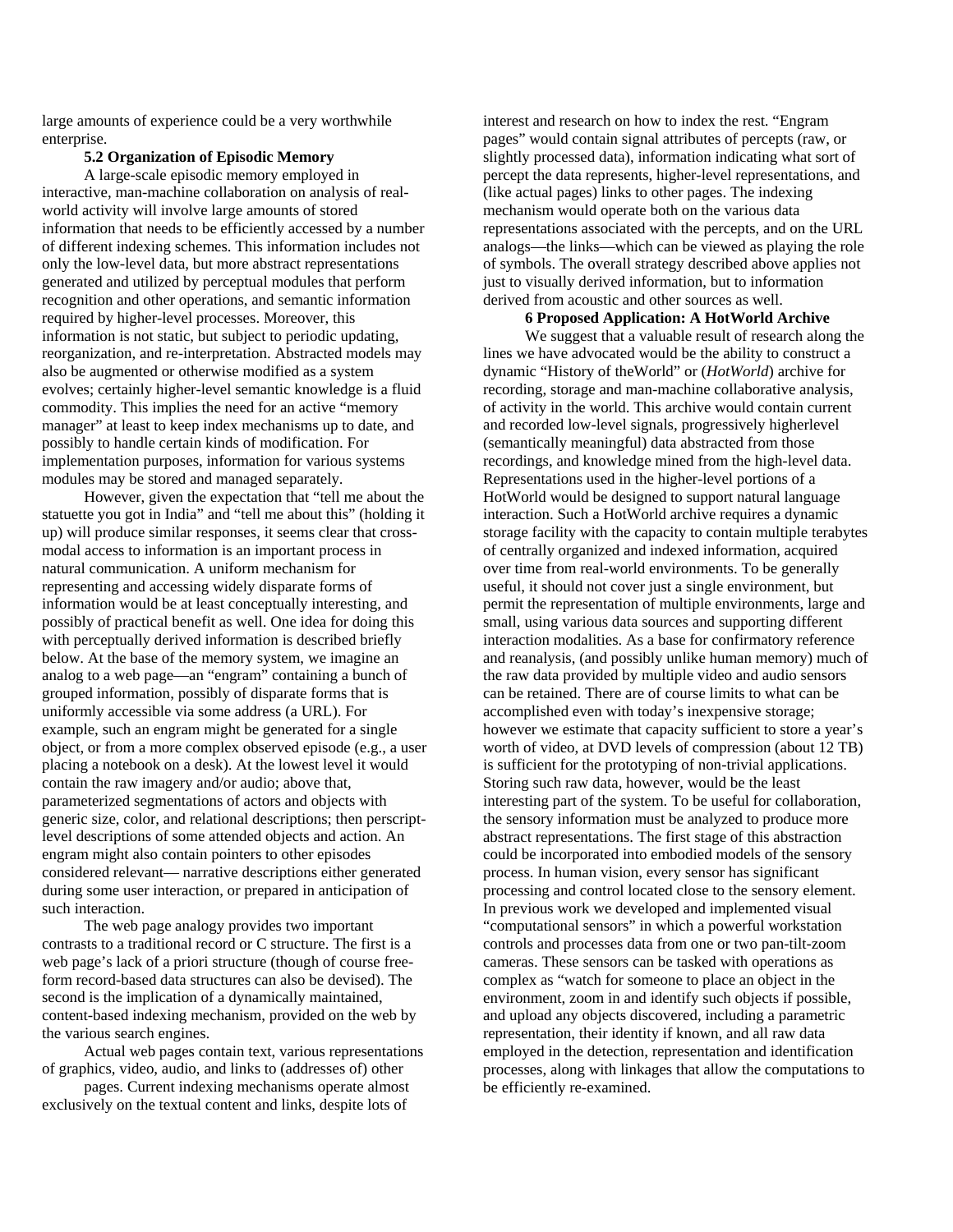Though fairly powerful, the computational sensors are still limited in the abstractions they can perform in real time.

As data from multiple streams arrives at the storage facility, we will want to perform a variety of further analyses. These include the ongoing development of abstractions, correlation with other streams, and correlation, searches, and synthetic operations on large amounts of previously stored information. These computations will often be both irregular, especially relative to a particular sensor, and highly computationally demanding, suggesting the need for powerful clustered or shared-memory compute engines linked to the storage facility. Fortunately, such computational power is now available at reasonable cost, making such an archive, at least in terms of hardware, a plausible endeavor.

# **Bibliography**

**References** 

[1] K. Barnard, P. Duygulu, and D. A. Forsyth. Clustering art. In *Proc. Computer Vision and Pattern Recognition* 

*(CVPR01)*, pages 434–441, Kauai Hawaii, Dec 2001. [2] J. Barros, J. French, W. Martin, P. Kelly, and M.

Cannon. Using the triangle inequality to reduce the number of

comparisons required for similarity-based retrieval. In *SPIE vol. 2670 Storage and Retrieval for Still Image and Video Databases IV*, pages 392–403, 1996.

[3] Tamara L. Berg, Alexander C. Berg, Jaety

Edwards, Michael Maire, Ryan White, Yee whye Teh, Erik Leraned-

Miller, and David A. Forsyth. Names and faces in the news. In *Proc. Computer Vision and Pattern Recognition* 

*(CVPR04)*, pages II 848–854,Washington D.C., June 2004.

[4] Matthew Brand, Nuria Oliver, and Alex Pentland. Coupled hidden markov models for complex action recognition.

In *Proc. IEEE Conf. on Computer Vision and Pattern Recognition CVPR97*, San Juan, Puerto Rico,

June 17–19 1997. IEEE Computer Society Press.

[5] C. Carson, S. Belongie, H. Greenspan, and J.

Malik. Region-based image querying. In *CVPR'97 Workshop on* 

*Content-Based Access of Image and Video Libraries*, San Juan, Puerto Rico, June 1997.

[6] C. Carson and V. E. Ogle. Storage and retrieval of feature data for a very large online image collection. *Bulletin* 

*of the Technical Committee on Data Engineering*, 19(4):19–27, December 1996.

[7] Robert T. Collins, Alan J. Lipton, and Takeo Kanade. A system for video surveillance and monitoring:vsam final

report. Technical Report CMU-RI-TR-00-12, CMU Robotics Institute, May 2000.

[8] Jonathan D. Courtney. Automatic video indexing via object motion analysis. *Pattern Recognition*, 30(4):607– 625, 1997.

[9] Ross Cutler and Larry S. Davis. Robust real-time periodic motion. *IEEE Trans. on Pattern Analysis and Machine* 

*Intelligence*, 20(8):781–796, August 2000.

[10] James W. Davis and Aaron F. Bobick. The representation and recognition of action using temporal templates.

In *Proc. IEEE Conf. on Computer Vision and Pattern Recognition CVPR97*, San Juan, Puerto Rico, June 17–19 1997. IEEE Computer Society Press.

[11] S. Edelman and D. Weinshall. A self-organizing multiple-view representation of 3d objects. *Biological Cybernetics*,

64:209–219, 1991.

[12] C. Faloutsos,W. Equitz,M Flickner,W. Niblack, D. Petkovic, and R. Barber. Efficient and effective querying by

image content. *Journal of Intelligent Information Systems*, 3:231–262, 1994.

[13] R. Fergus, P. Perona, and A. Zisserman. Object class recognition by unsupervised, scale-invarient learning. In

*CVPR*, pages 264–271, Minneapolis MN, July 2003. [14] M. Flickner, H. Sawhney, and W. Niblack. Query

by image and video content: The qbic system. *Computer*, 28(9):23–32, September 1995.

[15] D. A. Forsyth and M. M. Fleck. Finding people and animals by guided assembly. In *International Conference on Image Processing*, 1997.

[16] D. A. Forsyth, J. Malik, M. M. Fleck, T. Leung, C. Bregler, C. Carson, and H. Greenspan. Finding pictures of

objects in large collections of images. In *Proc. of* 

*International Workshop on Object Recognition*, Cambridge, MA, April 1996.

[17] Ismail Haritaoglu, David Harwood, and Larry S. Davis. W : Real-time surveillance of people and their activities.

*IEEE Trans. on Pattern Analysis and Machine Intelligence*, 22(8):809–830, August 2000.

[18] S. Hongeng and R. Nevatia. Multi-agent event recognition. In *Proceedings of the 8th IEEE International Conference* 

*on Computer Vision, (ICCV2001)*, Vancouver, Canada, 2001.

[19] Chien-Yuan Huang and Octavia I. Camps. Object recognition using appearance-based parts and relations. In

*IEEE Conference on Computer Vision and Pattern Recognition (CVPR97)*, pages 877–883, San Juan, Puerto Rico, June 1997.

[20] Michal Irani and P. Anandan. Video indexing based on mosaic representation. *IEEE Trans. on Pattern Analysis* 

*and Machine Intelligence*, 86(5):905–921, May 1998. [21] Y. A. Ivanov and A. F. Bobick. Probabilistic

parsing in action recognition. Technical Report 450, MIT Media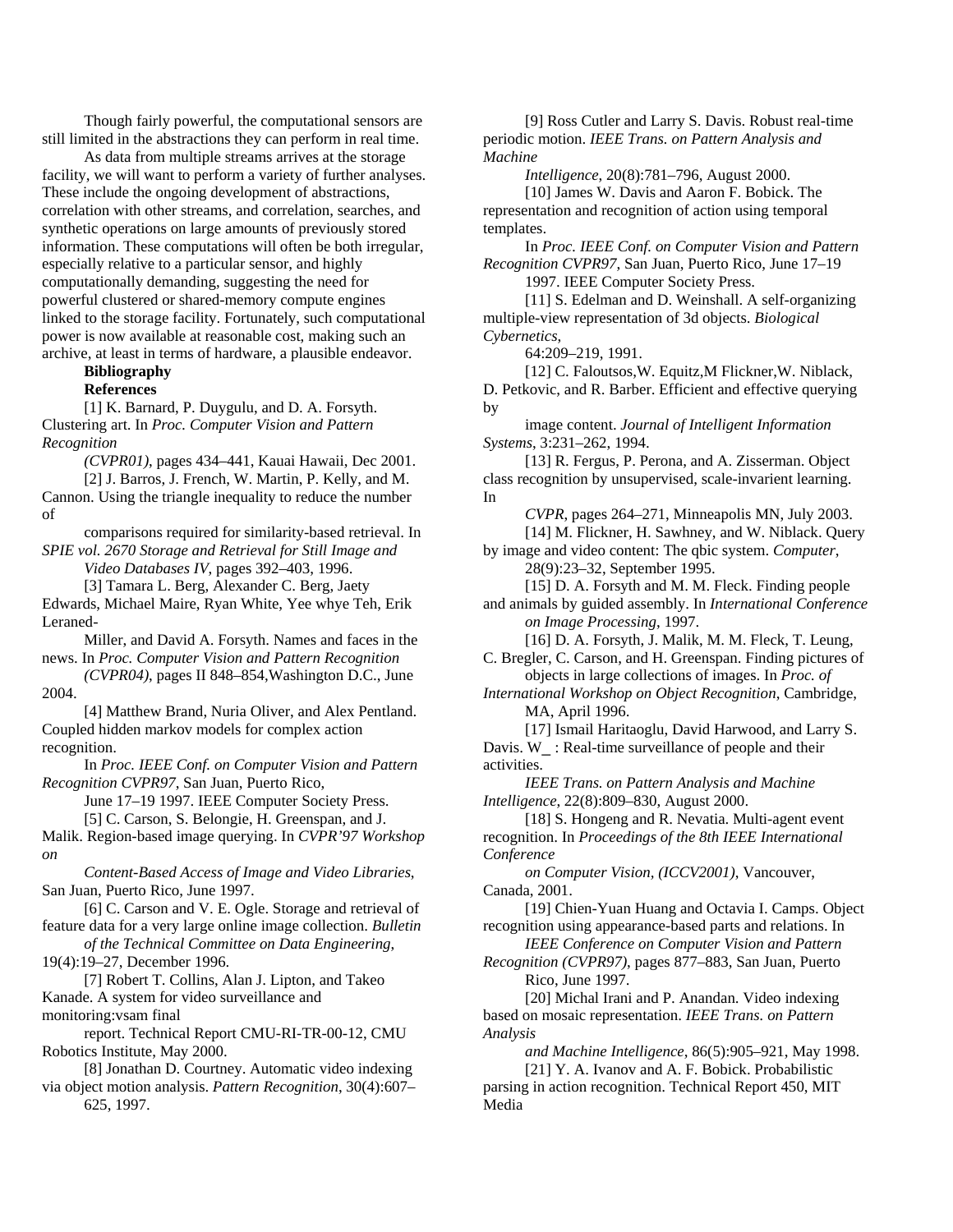Lab, Vision and Modeling Group, 1997. [22] C. E. Jacobs, A. Finkelstein, and D. H. Salesin. Fast multiresolution image querying. In *Proceedings of ACM SIGGRAPH-95*, pages 277–285, Los Angeles, CA, August 1995. [23] Takeo Kanade, Robert T. Collins, Alan J. Lipton, Peter Burt, and Lambert Wixson. Advances in cooperative multi-sensor video surveillance. In *Proc. DARPA Image Understanding Workshop IUW98*, pages 3–24, Monterey, California, November 1998. DARPA. [24] P. M. Kelly, M. Cannon, and D. R. Hush. Query by image example: The candid approach. In *SPIE Proc. Storage and Retrieval for Image and Video Databases III*, pages 238–249, 1995. [25] Lily Lee, Raquel Romano, and Gideon Stein. Monitoring activities from multiple video streams: Establishing a common coordinate frame. *IEEE Trans. on Pattern Analysis and Machine Intelligence*, 22(8), August 2000. [26] Alan J. Lipton, Hironobu Fujiyoshi, and Raju S. Patil. Moving target classification and tracking from realtime video. In *IEEE Workshop on Applications of Computer Vision WACV*, pages 8–14, Princeton, NJ, October 1998. [27] David Lowe. Object recognition from local scaleinvariant features. In *ICCV*, pages 1150–1157, Korfu, Greece, 1999. [28] T. P. Minka and R. W. Picard. Interactive learning using a society of models. *Pattern Recognition*, 30(4), April 1997. [29] R. J. Morris and D. C. Hogg. Statistical models of object interaction. *International Journal of Computer Vision: IJCV*, 37(2):209–215, 2000. [30] Hiroshi Murase and Shree K. Nayar. Learning and recognition of 3d objects from appearance. In *Proc. IEEE Workshop on Qualitative Vision*, pages 39–50, 1993. [31] Randal Nelson and Isaac Green. Tracking objects using recognition. In *International Conference on Pattern Recognition (ICPR02), vol.2*, pages 1025–1039, Quebec City, Quebec, August 2002. [32] Randal C. Nelson. Generating verbal descriptions of colored objects: Toward grounding language in perception. In *Proc. Workshop on the Application of Computer* 

*Vision (WACV 2005*, pages 46–53, Breckenridge Colorado, January 2005.

[33] Randal C. Nelson and Andrea Selinger. A cubist approach to object recognition. In *Proc. International Conference* 

*on Computer Vision (ICCV98)*, pages 614–621, Bombay, India, January 1998.

[34] Randal C. Nelson and Andrea Selinger. Largescale tests of a keyed, appearance-based 3-d object recognition

system. *Vision Research*, 38(15-16):2469–88, August 1998.

[35] V. Ogle and M. Stonebraker. Chabot: Retrieval from a relational database of images. *Computer*, 28(9):40–48, September 1995.

[36] Nuria M. Oliver, Barbara Rosario, and Alex P. Pentland. A bayesian computer vision system for modeling human

interactions. *IEEE Trans. on Pattern Analysis and Machine Intelligence*, 22(8), August 2000.

[37] R.W. Pentland, A. Picard and S. Sclaroff. Photobook: Content-based manipulation of image databases. *International* 

*Journal of Computer Vision*, 18(3), June 1996.

[38] R.W. Picard and T. P. Minka. Vision texture for annotation. *ACM Journal of Multimedia Systems*, 3:3–14, 1995.

[39] Claudio Pinhanez and Aaron Bobick. Human action detection using pnf propagation of temporal constraints. In

*Proc. of CVPR'98*, pages 898–904, Santa Barbara, California, June 1998.

[40] James M. Rehg, Maria Loughlin, and Keith Waters. Vision for a smart kiosk. In *Proc. IEEE Conf. on Computer* 

*Vision and Pattern Recognition CVPR97*, pages 690– 696, San Juan, Puerto Rico, June 17–19 1997. IEEE

Computer Society Press.

[41] C. Schmid and R. Mohr. Combining greyvalue invariants with local constraints for object recognition. In *Proc.* 

*CVPR96*, pages 872–877, San Francisco CA, June 1996.

[42] S. Sclaroff, L. Taycher, and M. LaCascia. Imagerover: A content-based image browser for the world wide web.

In *Proc. IEEE Workshop on Content-Based Access of Image and Video Libraries*, June 1997.

[43] Andrea Selinger and Randal C. Nelson. Minimally supervised acquisition of 3d recognition models from cluttered

images. In *Computer Vision and Pattern Recognition (CVPR01), Volume 1*, pages 213–220, Kauai, Hawaii, December 2001.

[44] J. R. Smith and S.-F. Chang. Visualseek: A fully automated content-based image query system. In *ACM* 

*Multimedia Conference*, Boston, MA, November 1996.

[45] Chris Stauffer and W. Eric L. Grimson. Learning patterns of activity using real-time tracking. *IEEE Trans. on*